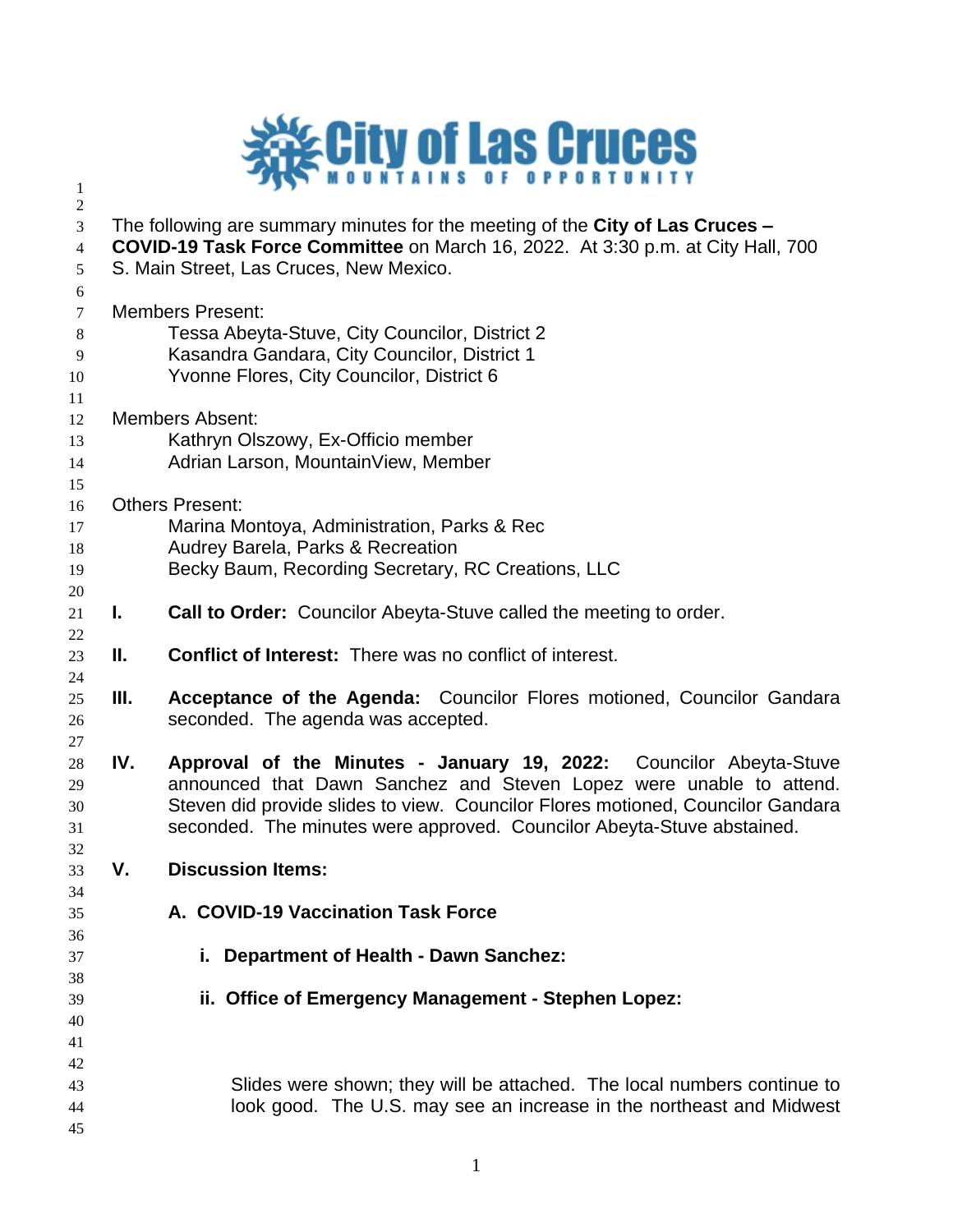**based on wastewater testing results.** The seven day positivity rate in Doña Ana County is 4.05%; 2.77% in New Mexico; 1.21% in the U.S.; 1.31% in the world. Councilor Abeyta-Stuve stated that within the last week they're changing how they're tracking certain items; she will send out a question for follow-up. The cases per day are continuing to go down.

- Councilor Gandara would like to know where test sites are; it will no longer be sent regularly but perhaps Mr. Lopez can look at maybe once a week how the Board integrate the information. She also recommended 11 that the Board doesn't meet anymore unless there is a rise in numbers. Councilor Flores agreed. Councilor Flores asked if there are any changes in the U.S. with travel in terms of testing prior and other requirements. There was discussion on Mr. Lopez's comment in the previous meeting of changing this from a pandemic to an endemic; notify **if it changes the way things are handled.**
- Councilor Gandara is concerned with the new variant in Europe and China. There is a possible surge in positivity and spread in late April and early May. Councilor Abeyta-Stuve stated they will include that in the questions for Mr. Lopez; how the Board can engage and if this task force 22 is meaningful in the engagement or if there are other avenues to pursue. Councilor Flores asked if they will have a tentative meeting placeholder or stop meeting unless something earth shattering happens. Councilor Abeyta-Stuve will inquire as to the process of how they would deactivate the Board if they decide to do so. Christine Rivera stated that if they feel that they will meet in the future it would be better being in the background. If it's disbanded a resolution would need to be done to bring 29 it back. The next meeting will be tentative; if things are running smooth they will only send an e-mail to all those on the Task Force. Councilor Abeyta-Stuve will report to Council on Monday.
- 

- **iii. City of Las Cruces Staff Update:** There was none.
- **iv. Community Messaging:** There was none.
- **v. Discussion:** Councilor Gandara thanked everyone for their hard work to getting to this point. Councilor Abeyta-Stuve gave a special thank you to all City staff that helped and filled in where help was needed.
- **vii. Next Steps:** Councilor Abeyta-Stuve will send an e-mail to Dawn Sanchez and Stephen Lopez with the questions.
- **VI. Future Discussion/Task Listing:**
- **VII. Next Meeting Date:** Next month, April, if needed.
	-